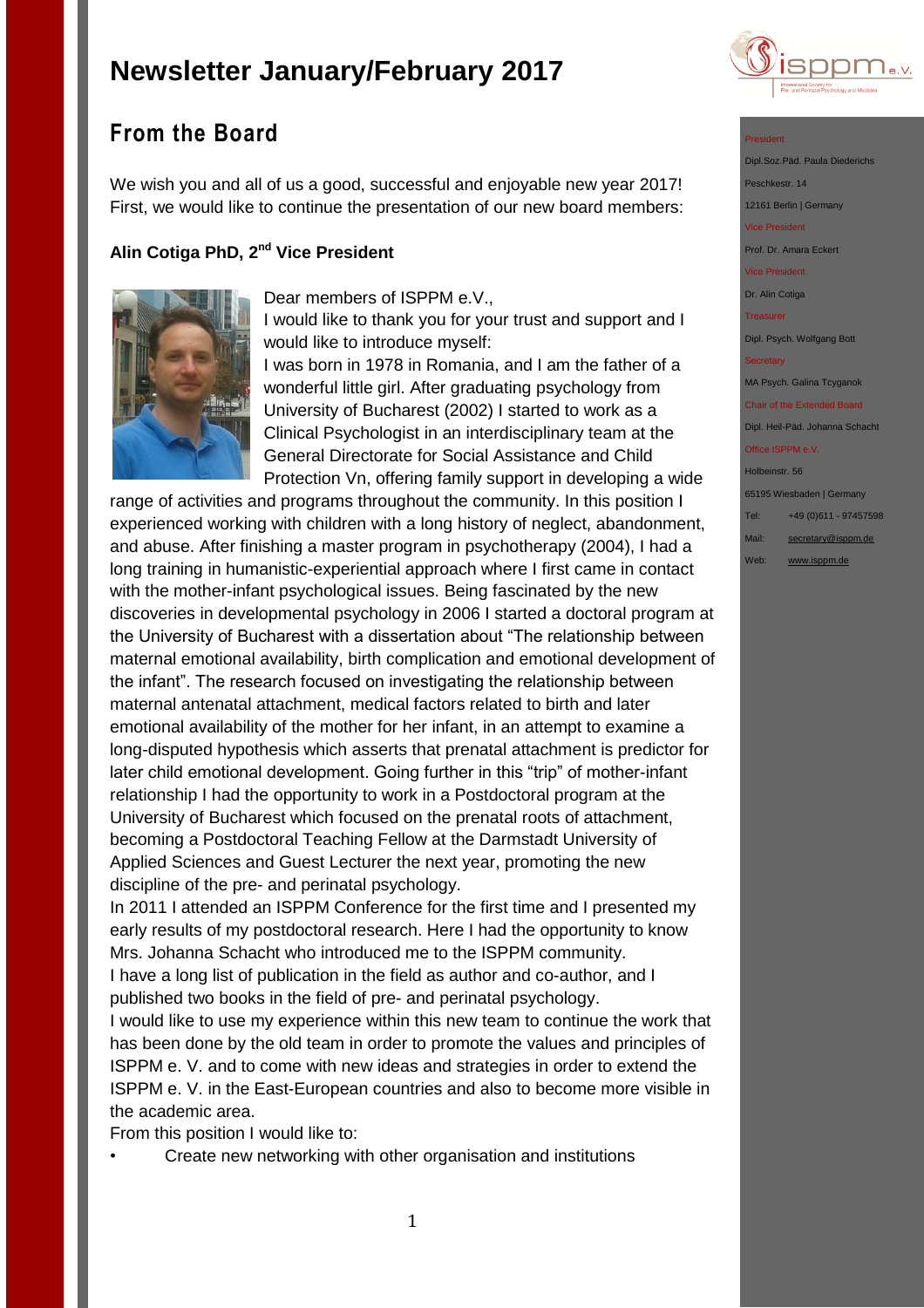

#### President

Dipl.Soz.Päd. Paula Diederichs Peschkestr. 14 12161 Berlin | Germany Vice President

Prof. Dr. Amara Eckert

Vice President

Dr. Alin Cotiga

**Treasurer** 

Dipl. Psych. Wolfgang Bott

**Secretary** 

MA Psych. Galina Tcyganok

Chair of the Extended Board Dipl. Heil-Päd. Johanna Schacht

Office ISPPM e.V.

Holbeinstr. 56

65195 Wiesbaden | Germany

Tel: +49 (0)611 - 97457598

Mail: [secretary@isppm.de](mailto:secretary@isppm.de)

Web: [www.isppm.de](http://www.isppm.de/)

• Involve more people with an academic background to come with their expertise and research to be part of ISPPM e. V. projects

• Initiation of new working-groups in East-Europe (e.g., Turkey, Bulgaria, Romania, Poland)

• Creating the context for cooperation with GAIMH Switzerland, ISPPM Switzerland in order to organise a common international event in 2018

• Initiate international meetings to create new contexts in order that ISPPM e. V. become more visible

### **Galina Tcyganok, Secretary**



Dear colleagues!

It is a great honor for me to be part of the ISPPM and to contribute to the development and dissemination of theoretical and practical knowledge of pre- and perinatal psychology.

My life experiences led me in prenatal psychology, and the activities in this area I experience as "a journey from the darkness to the light". Thus, I mature in the personal and

professional sense and derive inspiration from books, communications and observations on the psychology of pre- and perinatal experiences.

I was born in Latvia, but now live with my family in Saint Petersburg. 2008 at the Saint Petersburg State University I first learned from prenatal psychology in the context of attachment research. This topic touched me deeply and led to an independent research. So, I came to the ISPPM.

As a very young member of society I experience the time in the ISPPM as a study of pre-and perinatal psychology and its therapeutic approach. I am delighted to be able to study the contributions in original language and to communicate with experts who would like to share their experiences and give helpful guidance on my area of interest. As a translator in the field of psychology, I would also like to share the acquired knowledge and experience with my colleagues in Russia, so I am working on a project that can realize my vision, so that more and more specialists will get up-to-date information for their practice with expectant mothers and families. Through this activity, I hope to raise interest in the ISPPM by the Russian and possibly also the Baltic experts.

Since January 2017 we also have a **new employee in the office**:

### **Swen Galster**



Dear members of the ISPPM e.V.,

being allowed to assume an active role in the administrative office of the ISPPM e.V. is a great joy and honor for me. I would like to thank you for the trust in me from the first moment of my spontaneous job application in October 2016 in Stolpen.

I would like to express my heartfelt thanks for the warm welcome in the ISPPM.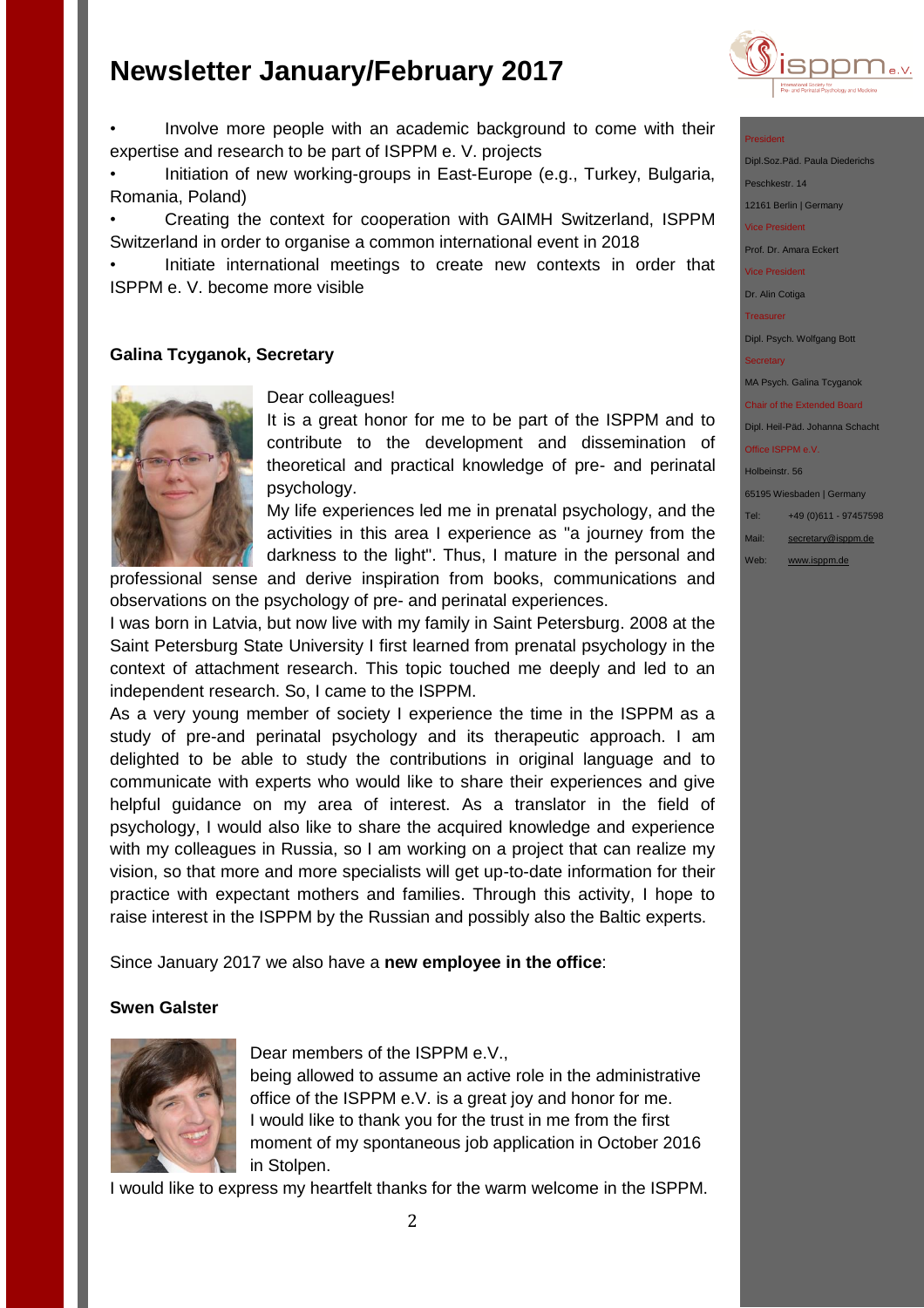

President

Dipl.Soz.Päd. Paula Diede eschkestr. 14

12161 Berlin | Germany

vice President

Prof. Dr. Amara Eckert

Vice President

Dr. Alin Cotiga

Treasurer

Dipl. Psych. Wolfgang Bott

**Secretary** 

MA Psych. Galina Tcyganok

Chair of the Extended Board Dipl. Heil-Päd. Johanna Schacht

Office ISPPM e.V.

Holbeinstr. 56

65195 Wiesbaden | Germany

Tel: +49 (0)611 - 97457598

- Mail: [secretary@isppm.de](mailto:secretary@isppm.de)
- Web: [www.isppm.de](http://www.isppm.de/)

In the following I want to indroduce myself:

I am 29 years old, married, I have studied psychology and I am living with my family in Idstein/Germany.

During the first pregnancy, my wife and me founded a small establishment for foster children. In summer 2014, two month before my wife gave birth to our son, we welcomed a nine-month-old baby boy to our family. So we have two sons and are living like a "normal" family. We await with great anticipation in spring 2017 the birth of our third child.

Through our work and through dialogue with collogues we experienced the outstanding importance of early emotional attachment and the good start in life. We also know the serious consequences for babies without these positive experiences. Pregnancy and birth form us in a way like no other period in life. It is wonderful to experience how loving care and bonding at an early age can heal some of the wounds, which are caused by lack of affection and traumatic birth. However, it is our dream, that every baby could unwounded come into the world, of course. Therefore we wish every family such a beautiful pregnancy and natural, wonderful and self-determined birth, as we have witnessed. Our passion is to guide und support families during the bonding-based pregnancy with the goal – if it is possible - of a self-determined birth.

If little people have not had the luck of a dream pregnancy and a dream birth, we would like to support the healing of pre- and perinatal emotional scars. It is my pleasure to support the work of the ISPPM, because this association is doing a great job and stands for position relating to pre- and perinatal topics that are very close to my heart. I am sure: Together we can achieve great results. I am looking forward to working for the ISPPM and to working with you! Affectionate regards,

Swen Galster

# **From the Extended Board**

## **WG Cultural Psychology**

The cultural psychology working group has so far consisted of three persons: Horia Crisan, Klaus Evertz and Ludwig Janus. Their exchange was the background for the conferences organized by Ludwig Janus in Heidelberg: "The Psychology of Mentality Development - From Archaic to Modern Consciousness" 2013; "Responsibility for our Emotions - the Emotional Dimension of Enlightenment" 2015; And the upcoming meeting from 17 to 19 March 2017, see announcement on the website of the [http://www.psychohistorie.de/.](http://www.psychohistorie.de/) At this meeting, the last day will be devoted to the theme of the historical dimension of femininity. Therefore it seems sensible to follow the historical references of matriarchal social forms and prenatal psychology. We would therefore like to open the working group and invite interested members of the ISPPM to participate in the cultural psychology group. Mr. Crisan had passed the management of the WG to me this year. Therefore I would like to ask the interested people to contact me by e-mail: [janus.ludwig@gmail.com](mailto:janus.ludwig@gmail.com)

Ludwig Janus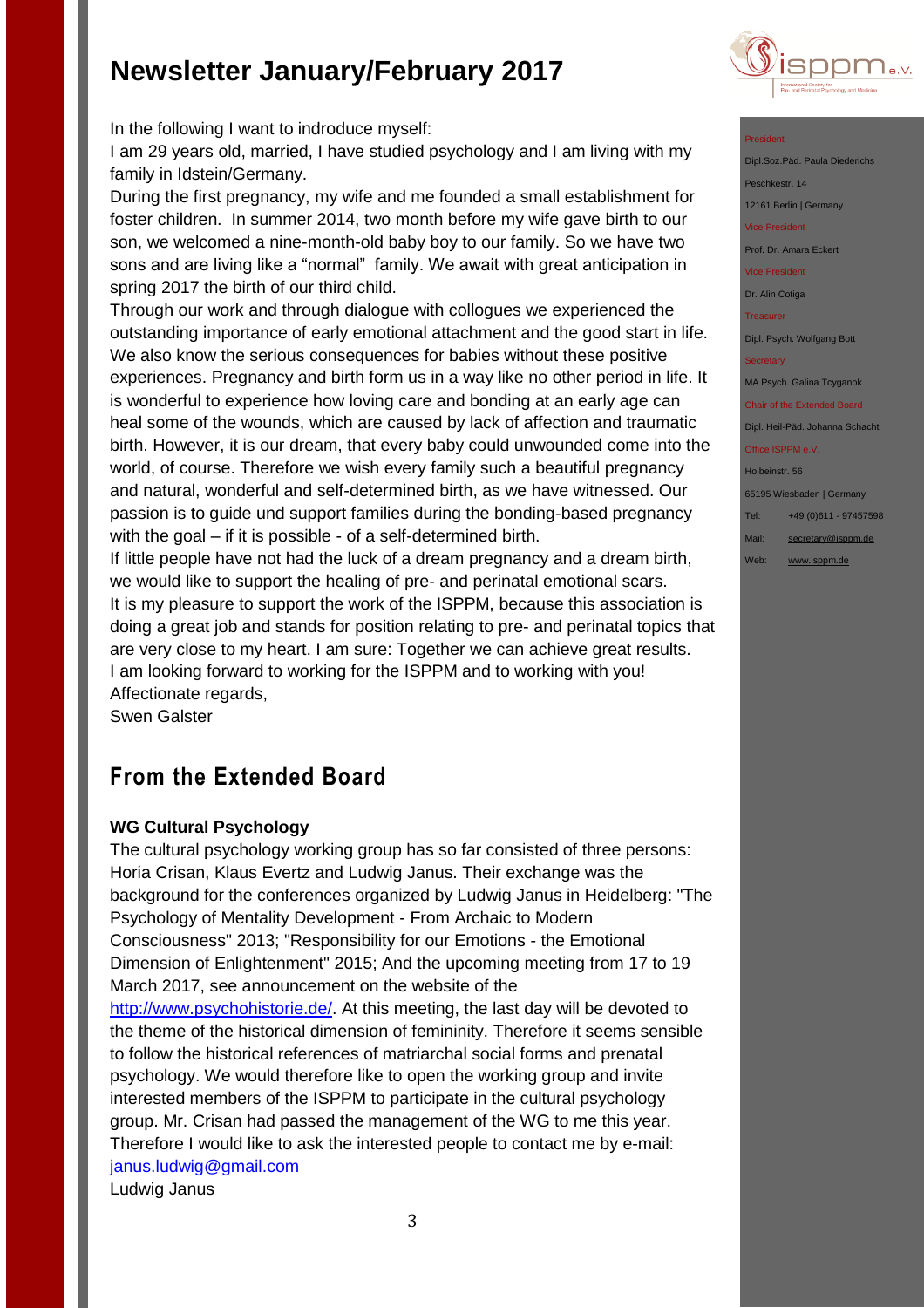# **ISPPM Dates**

**April 8/9, 2017 Meeting of the Extended Board and Scientific Advisory Board** Wiesbaden

**October 28/29, 2017 Internal working conference for ISPPM members** Berlin

**April 6 - 8, 2018 Anniversary 2018 - International Cooperation Congress with GAIMH, Institut Kinderseele Schweiz, ISPPM Switzerland and ISPPM e.V.** Kreuzlingen, Switzerland

# **From the Network**

### **9 mesi ed oltre**

On the Italian television, a documentary about the work of our former Vice-President Gabriella A. Ferrari, founder and chairman of the Italian organization "9 mesi ed oltre", was broadcast.

We congratulate! Click here for watching online: <http://www.tv2000.it/blog/2016/10/29/dapprincipio-il-dialogo-prenatale/>

## **APPPAH**

### **Deadline Extended on 2017 Congress Call for Papers and Proposals** Greetings!

It is a pleasure to invite you to the 20th APPPAH International Congress, which will be held from November 29th through to December 4th 2017 at the San Diego Town and Country Hotel.

Our Congress theme will be **"The Conscious Baby Emerges: Scientific, Medical, Pyschosocial, and Somatic Discoveries."**

At this time, we are accepting live session workshop and poster presentation proposals that reflect current issues associated with next year's International Congress theme.

Topics of interest include:

 An understanding of Psychological/Somatic Theory effects on birth Effects of Society on Birth and Human Development

 Exploration of how somatic influences affect the history of birth development How to heal somatic trauma from birth

 A greater understanding of the Neurobiology and somatic issues, and the affects of birth

However, note that you are more than welcome to submit topics for special consideration that are not listed above. Upon reviewing our submissions, we will



#### President

Dipl.Soz.Päd. Paula Diederichs

Peschkestr. 14

12161 Berlin | Germany

Vice President

Prof. Dr. Amara Eckert

Vice President

Dr. Alin Cotiga

Treasurer

Dipl. Psych. Wolfgang Bott

#### **Secretary**

MA Psych. Galina Tcyganok

Chair of the Extended Board Dipl. Heil-Päd. Johanna Schacht

Office ISPPM e.V.

Holbeinstr. 56

65195 Wiesbaden | Germany

Tel: +49 (0)611 - 97457598

Mail: [secretary@isppm.de](mailto:secretary@isppm.de)

Web: [www.isppm.de](http://www.isppm.de/)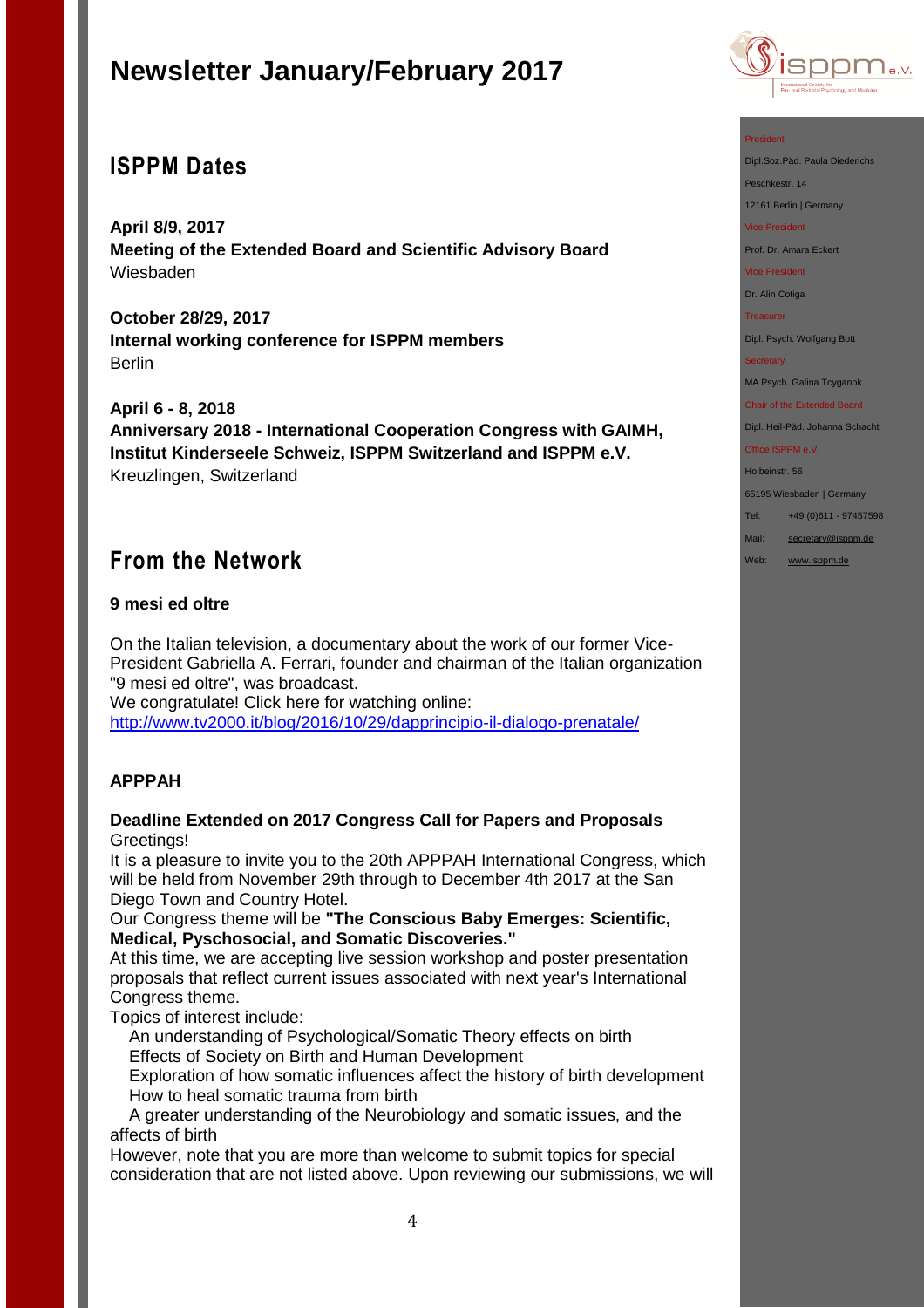

#### President

Dipl.Soz.Päd. Paula Diederichs

Peschkestr. 14

12161 Berlin | Germany

Vice President

Prof. Dr. Amara Eckert

Vice President

Dr. Alin Cotiga

Treasurer

Dipl. Psych. Wolfgang Bott

#### **Secretary**

MA Psych. Galina Tcyganok

Chair of the Extended Board Dipl. Heil-Päd. Johanna Schacht

Office ISPPM e.V.

#### Holbeinstr. 56

65195 Wiesbaden | Germany

Tel: +49 (0)611 - 97457598

Mail: [secretary@isppm.de](mailto:secretary@isppm.de)

Web: [www.isppm.de](http://www.isppm.de/)

notify you of your acceptance and will request more presentation details, as needed.

The new deadline for presenting authors to submit proposals is **February 15**, 2017. So feel free to submit this ahead of our extension as we will not be accepting any beyond this date.

To submit your papers, please click on the link below and send the completed attachment via email to [adminassistant@birthpsychology.com](mailto:adminassistant@birthpsychology.com) or by fax to (855)-650-8806. Your proposal submission will be eagerly anticipated. Thank you again

[2017 APPPAH International Congress Call for Proposal](http://files.constantcontact.com/fb3f85b9001/8582d975-a8a5-4b7d-881a-07d043a425fc.pdf) Respectfully submitted, Danielle Burns, APPPAH Administrative Director and Office Team Members

### **Winter 2016 issue (31-2) of JOPPPAH**

The full contents are available to APPPAH members - abstracts only for nonmembers or purchase a digital copy of this issue for \$20 <https://birthpsychology.com/journals/volume-31-issue-2>

Interessante Beiträge in englischer Sprache finden Sie auch in der **Online-Zeitschrift "The Conscious Baby", die von der APPPAH monatlich** herausgegeben wird.

<http://theconsciousbaby.com/>

## **CEPPs**

The CEPPs Founding Partners are delighted to announce the launch of the new CEPPs website and the Mother & Child Manifesto. This is the result of work done since the formation of the Task Force at the UN Commission on the Status of Women (CSW60) in New York in March 2016. Visit the website: <http://cepprinciples.org/>

CEPPs Manifesto<http://cepprinciples.org/the-cepps-manifesto/>

Download pdf [Manifesto](http://4205ue3shx073sta912mhsbl.wpengine.netdna-cdn.com/wp-content/uploads/2016/11/CEPPs-Manifesto-2016-11-15.pdf) Download pdf [CEPPs Flyer](http://4205ue3shx073sta912mhsbl.wpengine.netdna-cdn.com/wp-content/uploads/2016/10/CEPPs-Flyer-Nov-2016.pdf)



## **Film project "The Safe Birth"**



Warm regards, Carola Hauck

#### Tailer [here](http://www.thesafebirth.com/)

Please support the postproduction! 20,000  $€$  still urgently required. Donations are accepted by the ISPPM e.V.: GLS Bank BIC: GENODEM1GLS IBAN: DE33430609671133475100 [Paypal](http://www.isppm.de/en/) also possible Purpose: film "the safe birth"

5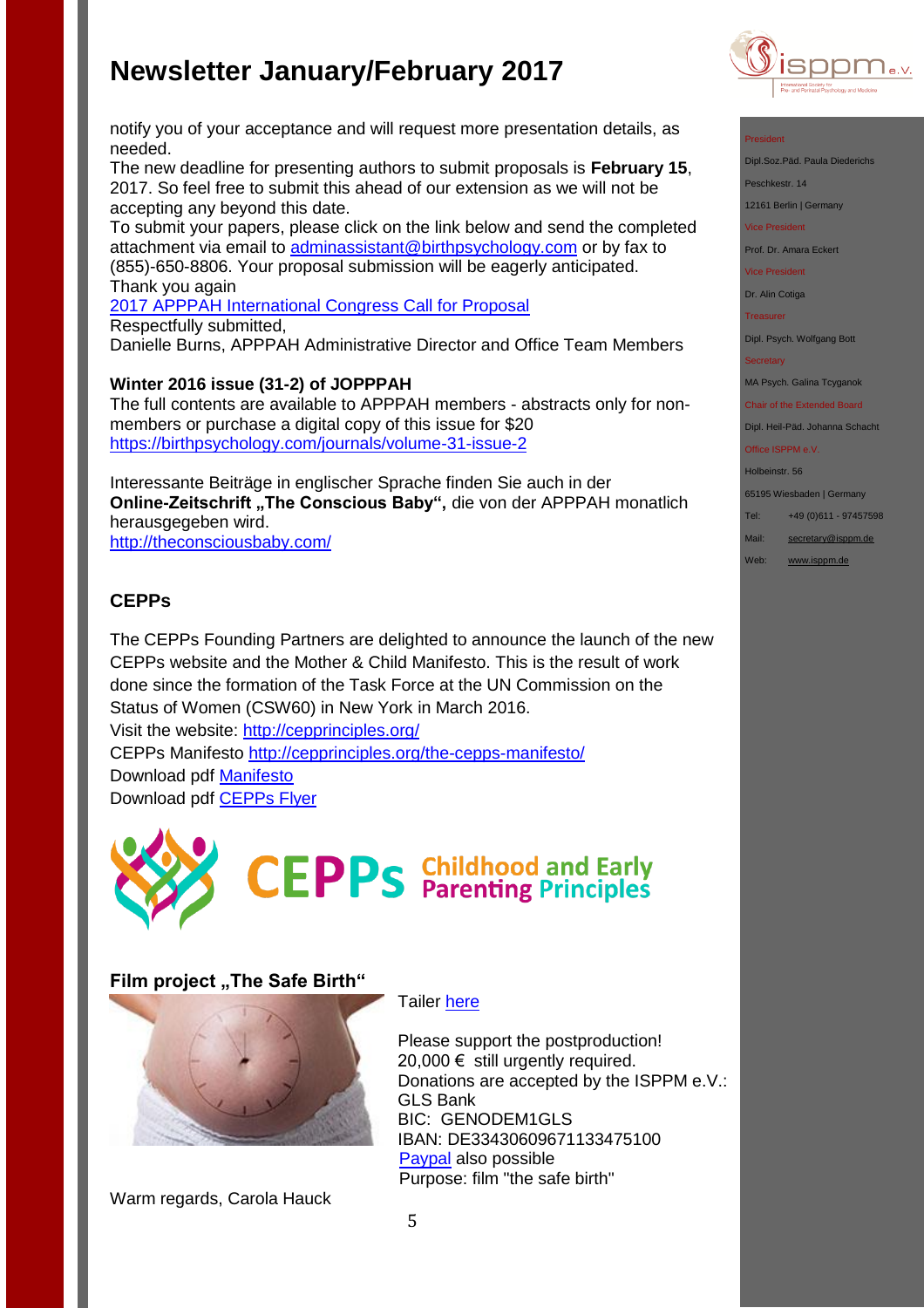# **Briefly**

### **Women's Mental Health and Well-being 5 Years After Receiving or Being Denied an Abortion**

A Prospective, Longitudinal Cohort Study M. Antonia Biggs, PhD1; Ushma D. Upadhyay, PhD, MPH1; Charles E. McCulloch, PhD2; et al Diana G. Foster, PhD1 JAMA Psychiatry. Published online December 14, 2016. Findings: This longitudinal cohort study observed 956 women semiannually for 5 years. Eight days after seeking an abortion, women who were denied an abortion reported significantly more anxiety symptoms and lower self-esteem and life satisfaction, but similar levels of depression, as women receiving abortions; outcomes improved or remained steady over time. Meaning: Abortion denial may be initially associated with psychological harm to women and findings do not support restricting abortion on the basis that abortion harms women's mental health. Abstract: [http://jamanetwork.com/journals/jamapsychiatry/article-](http://jamanetwork.com/journals/jamapsychiatry/article-abstract/2592320)

[abstract/2592320](http://jamanetwork.com/journals/jamapsychiatry/article-abstract/2592320)

#### **Study**

#### **Ultrasonographic investigation of human fetus responses to maternal communicative and non-communicative stimuli**

GA Ferrari, Y Nicolini, E Demuru, C Tosato, M Hussain… - Frontiers in psychology, 2016 [Articoli correlati](http://scholar.google.it/scholar?oi=bibs&hl=it&q=related:BpAFY5WXDwgJ:scholar.google.com/) - [Tutte e 7 le versioni](http://scholar.google.it/scholar?oi=bibs&hl=it&cluster=580849544821313542)

#### **Committee Opinion No. 684: Delayed Umbilical Cord Clamping After Birth.** Abstract:

Delayed umbilical cord clamping appears to be beneficial for term and preterm infants. In term infants, delayed umbilical cord clamping increases hemoglobin levels at birth and improves iron stores in the first several months of life, which may have a favorable effect on developmental outcomes. There is a small increase in jaundice that requires phototherapy in this group of infants. Consequently, health care providers adopting delayed umbilical cord clamping in term infants should ensure that mechanisms are in place to monitor for and treat neonatal jaundice. In preterm infants, delayed umbilical cord clamping is associated with significant neonatal benefits, including improved transitional circulation, better establishment of red blood cell volume, decreased need for blood transfusion, and lower incidence of necrotizing enterocolitis and intraventricular hemorrhage. Delayed umbilical cord clamping was not associated with an increased risk of postpartum hemorrhage or increased blood loss at delivery, nor was it associated with a difference in postpartum hemoglobin levels or the need for blood transfusion. Given the benefits to most newborns and concordant with other professional organizations, the American College of Obstetricians and Gynecologists now recommends a delay in umbilical cord clamping in vigorous term and preterm infants for at least 30-60 seconds after birth. The ability to provide delayed umbilical cord clamping may vary among institutions and settings; decisions in those circumstances are best made by the team caring for the mother-infant dyad.

More interesting news from our field you can read on the **ISPPM Facebook site**:<https://www.facebook.com/ISPPM-eV-124066644364106/?ref=bookmarks>



#### President

- Dipl.Soz.Päd. Paula Diederichs
- Peschkestr. 14

12161 Berlin | Germany

vice President

Prof. Dr. Amara Eckert

Vice President

Dr. Alin Cotiga

Treasurer

Dipl. Psych. Wolfgang Bott

MA Psych. Galina Tcyganok

Chair of the Extended Board Dipl. Heil-Päd. Johanna Schacht

Office ISPPM e.V.

Holbeinstr. 56

65195 Wiesbaden | Germany

Tel: +49 (0)611 - 97457598

Mail: [secretary@isppm.de](mailto:secretary@isppm.de)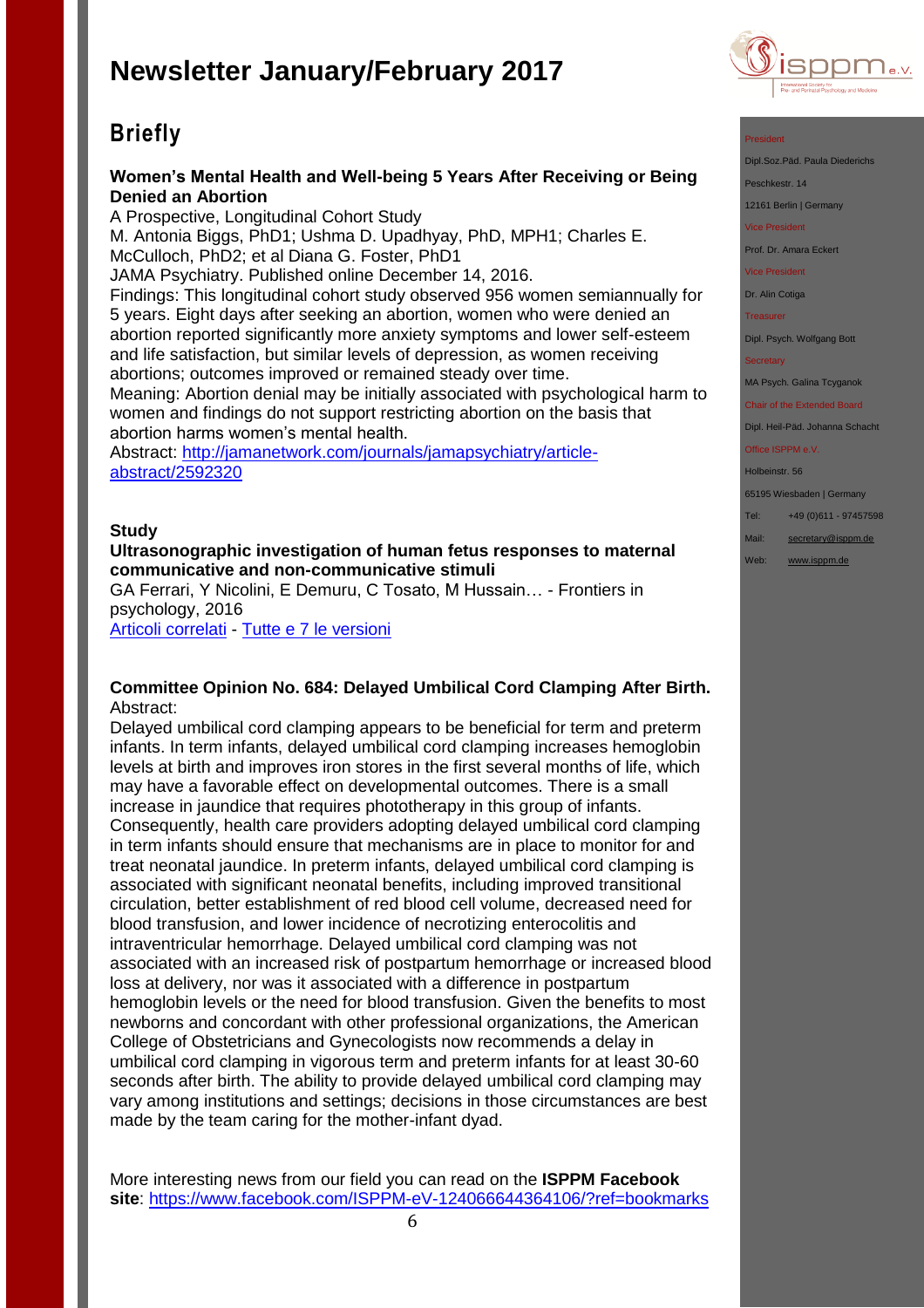

## **Report**

### **28th Annual Conference of ISPPM**

#### **Bonding creates resilience**



At the end of October, the International Society for Pre- and Perinatal Psychology and Medicine (ISPPM) met in Stolpen near Dresden, Germany. This time the focus was on the psychological resistance and how it is related to a good birth.

From 21 to 23 October, around a 100 participants met in the event hall of the "Golden Lion" - including

physical and psychotherapists, naturopaths, educators, doctors and midwives. Some had come from far away, for example from Israel, Turkey, Romania, Poland, Austria, Switzerland, Finnland or the Czech Republic.



Sven Hildebrandt handed over the presidency to his successor: Paula Diederichs, a graduate social pedagogue and body psychotherapist from Berlin, by the way the first woman in the history of the ISPPM to preside. "I am committed to women and mothers," Diederichs said, a healthy maternity should be nurtured. In Berlin, where she is at home, the politicians have recognized this too. Diederichs has built up one of Berlin`s first "CryBabyAmbulance". The meeting raised the issue of resilience: The ability of the soul to use crises for own development with the help of personal and social resources.

#### **A happy childhood**

Dr. Helga Blazy, a psychoanalytic psychologist from Cologne with the main focus on bonding analysis and child analysis, began thinking with a quotation from the Irish writer Frank Mc Court from his novel "The Ashes of my Mother": "Of course I had an unhappy childhood. A happy childhood is hardly worth it. She asked: "Does Resiliency meansto the author that a child should be able to mobilize his or her strengths in order to reach strong relationships, or that he could concentrate the power of his novel that others could find themselves in it?" In her lecture "ISPP and ISPPM on resilience factors in pre-and perinatal topics in society and human sciences" Helga Blazy looked back on the history and development of the ISPPM, which she had belonged to since 1989 and honored personalities who were particularly influential there. Among them, the founder of the society Gustav Hans Graber, a Swiss psychoanalyst. The essays by John Sonne she also recommended to the audience, especially those on survivors of abortion attempts, as this topic has been largely concealed.

#### **Psyche and touch**

#### President

Dipl.Soz.Päd. Paula Dieder

eschkestr. 14

12161 Berlin | Germany vice President<br>Tice President

Prof. Dr. Amara Eckert

Vice President

Dr. Alin Cotiga

Treasurer

Dipl. Psych. Wolfgang Bott

MA Psych. Galina Tcyganok

Chair of the Extended Board Dipl. Heil-Päd. Johanna Schacht

Office ISPPM e.V.

Holbeinstr. 56

65195 Wiesbaden | Germany

Tel: +49 (0)611 - 97457598

Mail: [secretary@isppm.de](mailto:secretary@isppm.de)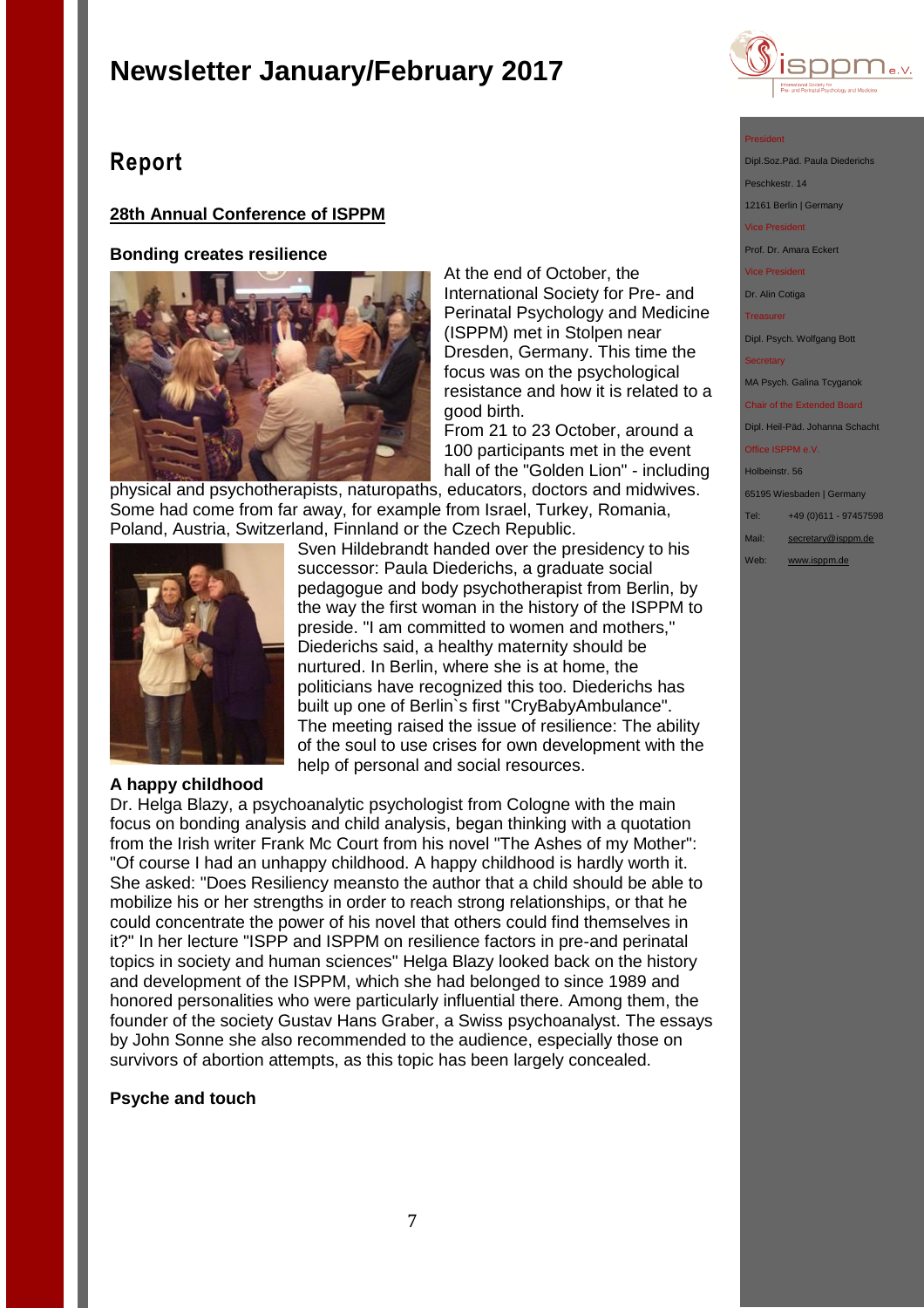On "Bonding and birth in the transgenerational context; birth as a resilience factor of psychosomatic and psychosocial health of mother and child" talked Prof. Dr. Barbara Maier, head of the department of gynecology and obstetrics of the Wilhelminenspital, the second largest obstetric clinic in Vienna. It is a level 1 clinic for high-end obstetrics. Since 1986, she has been active in obstetrics and



has always linked this area to philosophy and psychotherapy. The original drama is to be born and dependent on others. "There is a "Birth forgetfulness" in our disciplines," she said. Once a year in Christmas time, we remember again. Pregnancy and childbirth, the child and also his prenatal time had been pushed to the brink of our life. In the case of developments such as guidelines on vaginal delivery and caesarean section, there should be a social participation. "We need social criticism," she said. Even in questions such as "What is Psyche?" answers are unilaterally defined by experts with ideas and attributions from the adult world, she complained: "Where is the prenatal time?" Dr. Mehdi Djalali, a doctor from Düsseldorf, spoke of "Haptonomy in Obstetrics". Already at the precongress workshop the day before, the participants had the opportunity to be introduced into haptonomy. This particular method of leading parents to an affective touch and an inner connection with their child was developed by the Dutch physician Frans Veldman (1921-2010) and has been refined and spread over decades. According to his clinical experience of more than 250 haptonomically accompanied pregnancies and birth, he is convinced that this method is the best prerequisite for the child and his parents to have a positive experience of pregnancy and childbirth and to enable the mother and child to determine the course of birth as autonomously as possible and without help from outside. Thus, as a matter of course, a loving bond between mother, father and child could develop - the foundation for physical and mental health in the family.

Only two to three per cent of the mothers who were treated by Djalali had received a cesarean cut, none a forceps or vacuum extractions. He vehemently criticized how women nowadays were put into dependency by gynecologists during their pregnancy. At birth, under labor, however, they too often would have no help. Djalali argued that midwives should be trained haptonomically also for their affective presence. Many women radiate loneliness during their birth. And solitude is also a problem for the child at birth. Without haptonomic accompaniment, many children lack the urgently needed contact.



#### President

Dipl.Soz.Päd. Paula Died eschkestr. 14

12161 Berlin | Germany

Vice President Prof. Dr. Amara Eckert

Vice President

Dr. Alin Cotiga

Treasurer

Dipl. Psych. Wolfgang Bott

Secretary

MA Psych. Galina Tcyganok

Chair of the Extended Board Dipl. Heil-Päd. Johanna Schacht

**Office ISPPM e.V** 

Holbeinstr. 56 65195 Wiesbaden | Germany Tel: +49 (0)611 - 97457598 Mail: [secretary@isppm.de](mailto:secretary@isppm.de) Web: [www.isppm.de](http://www.isppm.de/)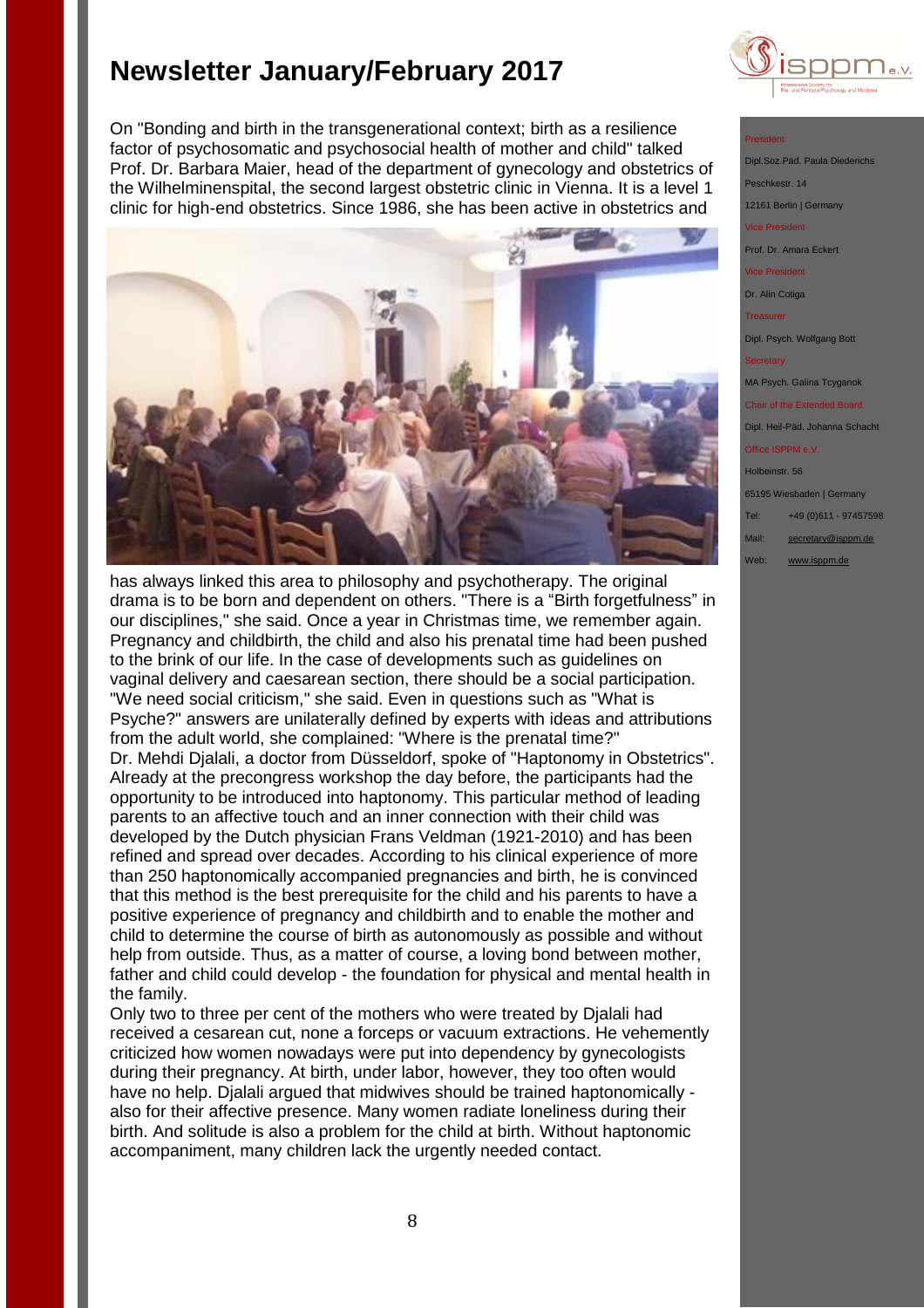

## **Events Diary**

## **Congresses and conferences**

**19 – 22 January 2017 2nd World Congress on Recurrent Pregnancy Loss (WCRPL 2017)** Cannes, France <http://www.wcrpl.com/>

**2 – 5 February 2017 Human Rights in Childbirth: India Conference** Mumbai, India [humanrightsinchildbirth.com/india-conference/](http://humanrightsinchildbirth.com/india-conference/)

**24/25 February 2017** 14th NATIONAL CONGRESS OF THE HSPPPM, Hungarian Society of Pre- and Perinatal Psychology and Medicine **Human life inception: the ways of conception, fertility, difficulty, assisted reproduction, and their implications**  Budapest, Hungary

**15 March 2017 Congres: Focus op hechting vanaf conceptie** Rotterdam <http://www.pre-en-perinataalbewustzijn.nl/trainingen-cursussen/>

**September 22 –24 2017** International Stillbirth Alliance Conference University College Cork, Ireland [isacork2017.com](http://stillbirthalliance.us6.list-manage.com/track/click?u=811549f73d7f344e10a813f47&id=ca40d537d4&e=19741be71a)

**November 29 – December 4, 2017** 20th APPPAH International Congress **The Conscious Baby Emerges: Scientific, Medical, Psycho-Social, and Somatic Discoveries** San Diego [Call for papers](http://files.constantcontact.com/fb3f85b9001/8582d975-a8a5-4b7d-881a-07d043a425fc.pdf) 

#### President

Dipl.Soz.Päd. Paula Diederichs

Peschkestr. 14

12161 Berlin | Germany

Vice President

Prof. Dr. Amara Eckert

Vice President

Dr. Alin Cotiga

Treasurer

Dipl. Psych. Wolfgang Bott

**Secretary** 

MA Psych. Galina Tcyganok

Chair of the Extended Board Dipl. Heil-Päd. Johanna Schacht

Office ISPPM e.V.

Holbeinstr. 56

65195 Wiesbaden | Germany

Tel: +49 (0)611 - 97457598

Mail: [secretary@isppm.de](mailto:secretary@isppm.de)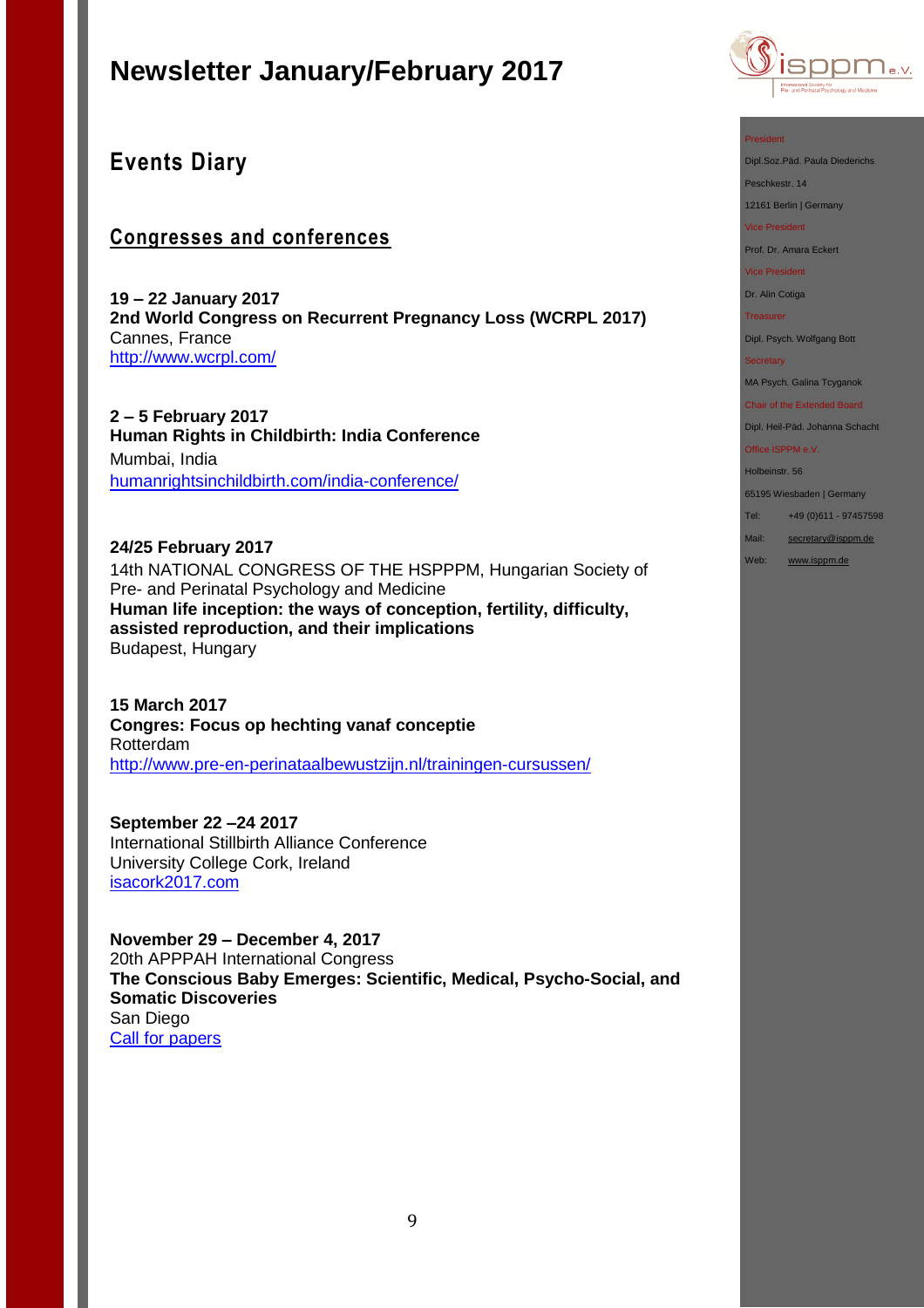## **Further Education**

In Germany:

**Education in Bonding Analysis** With Dr. Helga Blazy and Hannelore Dehne In Cologne, beginning March 2017 There are still some free places. Interested parties please contact us Helga Blazy: [nc-blazyhe@netcologne.de](mailto:nc-blazyhe@netcologne.de)

### **Foundation Course**

With Max Peschek and Team in Parin (at the Baltic sea): 21 - 28 April 2017 (to 2020) More Information: [www.ippe.info/courses/intermediate\\_course.html](../ISPPM%20e.V/Rundbriefe/www.ippe.info/courses/intermediate_course.html) Information and registration: Max Peschek, [peschek.max@t-online.de,](mailto:peschek.max@t-online.de) +49 (0)421 7 3210

In Austria:

#### **Body / trauma therapy with babies**

With: Rien Verdult In Insbruck Dates: 16-19 March 2017 08-11 June 2017 14 - 17 September 2017 23 - 26 November 2017 Information about the content: Rien Verdult, [rien.verdult@skynet.be](mailto:rien.verdult@skynet.be) Registration: Mag.a Ulrike Gritsch, [praxis@psychotherapie-kbt.at](mailto:praxis@psychotherapie-kbt.at) Tel: + 43 699 109 88 404

In England:

### **Integrative Baby Therapy Training**

With Matthew Appleton & Jenni Meyer

An in-depth training designed for people already working with babies and children. Previous participants have included midwives, doulas, craniosacral therapists, osteopaths, paediatricians, paediatric nurses, lactation consultants, massage therapists, body psychotherapists, psychologists and ante-natal yoga teachers. The course consists of 6 modules, each 3 days long, and spread over 18 months. It is grounded in the practicalities of working with parents and their babies and aimed at developing the confidence and skills to identify and help resolve prenatal and birth trauma.

Next training begins in April 2017

More information:

[http://www.conscious-embodiment.co.uk/courses/integrative-baby-therapy](http://www.conscious-embodiment.co.uk/courses/integrative-baby-therapy-training)[training](http://www.conscious-embodiment.co.uk/courses/integrative-baby-therapy-training)



#### President

Dipl.Soz.Päd. Paula Diederichs

Peschkestr. 14

12161 Berlin | Germany

Vice President

Prof. Dr. Amara Eckert

Vice President

Dr. Alin Cotiga

Treasurer

Dipl. Psych. Wolfgang Bott

#### **Secretary**

MA Psych. Galina Tcyganok

Chair of the Extended Board Dipl. Heil-Päd. Johanna Schacht

Office ISPPM e.V.

Holbeinstr. 56

65195 Wiesbaden | Germany

Tel: +49 (0)611 - 97457598

Mail: [secretary@isppm.de](mailto:secretary@isppm.de)

Web: [www.isppm.de](http://www.isppm.de/)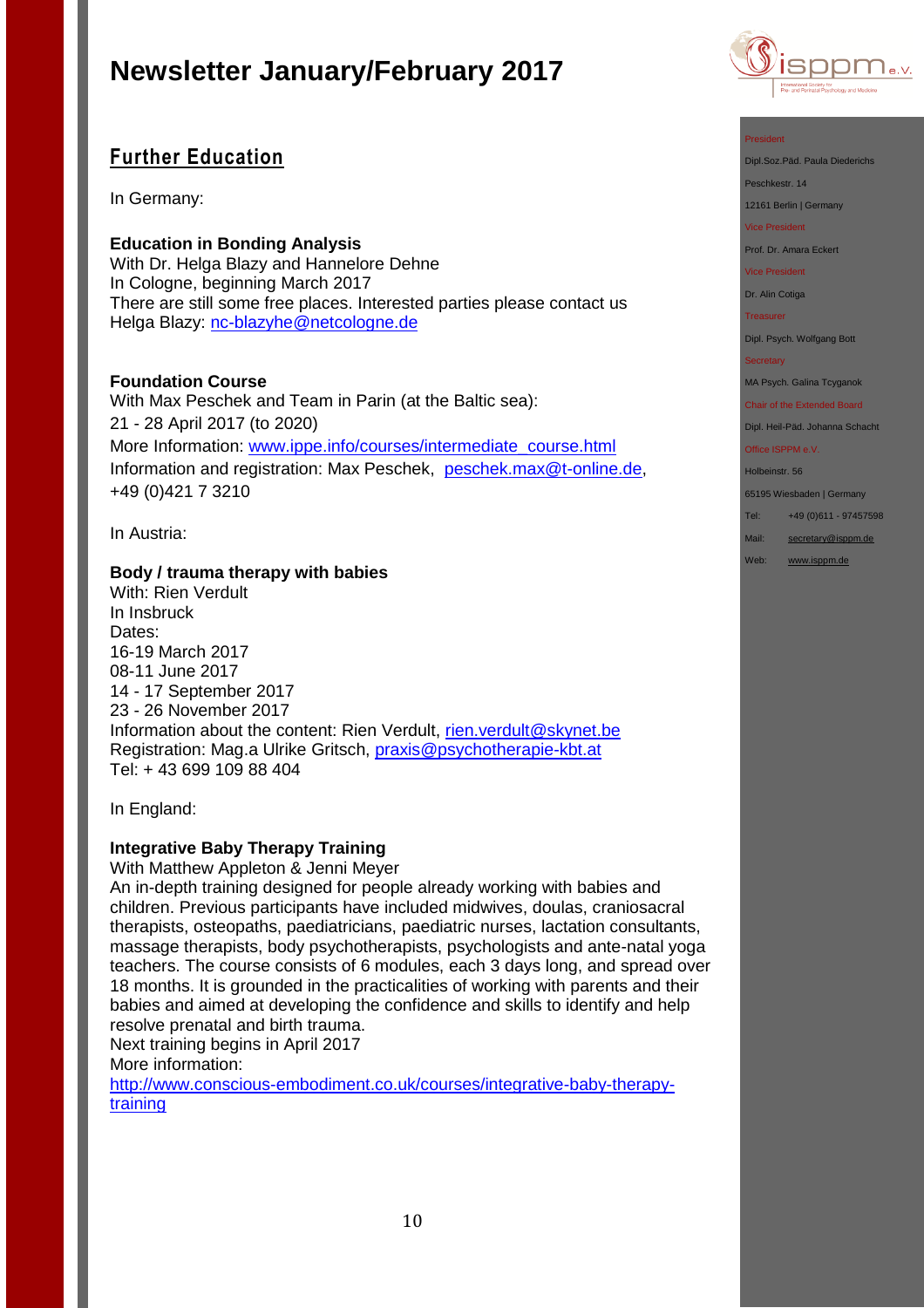## **Workshops/Seminars**

In Germany:

### Workshop **Brokenhearted Before and After Birth: Spiritual and Psychological Healing**

With William Emerson

During the prenatal and preconception periods there are certain Emerson Stages that create a life-long template for brokenheartedness. If this wounding is not treated, broken-heartedness recapitulates in life

physically, psychologically, and/or spiritually. In this workshop, Dr. Emerson will lead spiritual-based regressions called egressions, and will also lead exercises to deepen bonding, the basic reconstructive aspect of healing. Common outcomes of the workshop are increased intimacy with self and higher self, and relationships.

April 20-25, 2017 in Lienen More information and registration: Dipl.-Psych. Margret Overdick, E-mail: [m.overdick@web.de,](mailto:m.overdick@web.de) Tel: 0049 251 260225 <http://emersonbirthrx.com/>

In Switzerland:

### **The Art of the Tryptic**

12 - 17 November 2016**,** Seminarhotel Wasserfallen near Basel Information: http://www.ippe.info/courses/embodiment\_hourglass\_classes.html Registration: Max Peschek, [peschek.max@t-online.de,](mailto:peschek.max@t-online.de) +49 (0)421 7 3210

### **Baby Clinic** with Karton Terry

19/20 November 2016 in Basel <http://www.isppm.ch/programm/karlton-terry/>

In the Netherlands:

### **Emotional First Aid**

With Thomas Harms 5 April 2017 Een ééndaagse Engelstalige workshop van de Duitse psycholoog en lichaamspsychotherapeut Thomas Harms. In deze workshop worden vaardigheden aangeboden om ouders en kinderen te helpen, zodat trauma gerelateerd gedrag kan worden omgezet in een relationele verbinding. Contact: Yvonne Welling, [info@pre-en-perinataalbewustzijn.nl,](mailto:info@pre-en-perinataalbewustzijn.nl) +31 (0) 6 – 233 946 88 <http://www.pre-en-perinataalbewustzijn.nl/trainingen-cursussen/>

### **Prenatal and Birth Process**

With Matthew Appleton and Jenni Meyer 09-11 June 2017 Contact: Yvonne Welling, [info@pre-en-perinataalbewustzijn.nl,](mailto:info@pre-en-perinataalbewustzijn.nl) +31 (0) 6 – 233 946 88 <http://www.pre-en-perinataalbewustzijn.nl/trainingen-cursussen/>



#### President

Dipl.Soz.Päd. Paula Diederichs

Peschkestr. 14

12161 Berlin | Germany

Vice President

Prof. Dr. Amara Eckert

Vice President

Dr. Alin Cotiga

Treasurer

Dipl. Psych. Wolfgang Bott

**Secretary** 

MA Psych. Galina Tcyganok

Chair of the Extended Board Dipl. Heil-Päd. Johanna Schacht

Office ISPPM e.V.

Holbeinstr. 56

65195 Wiesbaden | Germany

Tel: +49 (0)611 - 97457598

Mail: [secretary@isppm.de](mailto:secretary@isppm.de)

Web: [www.isppm.de](http://www.isppm.de/)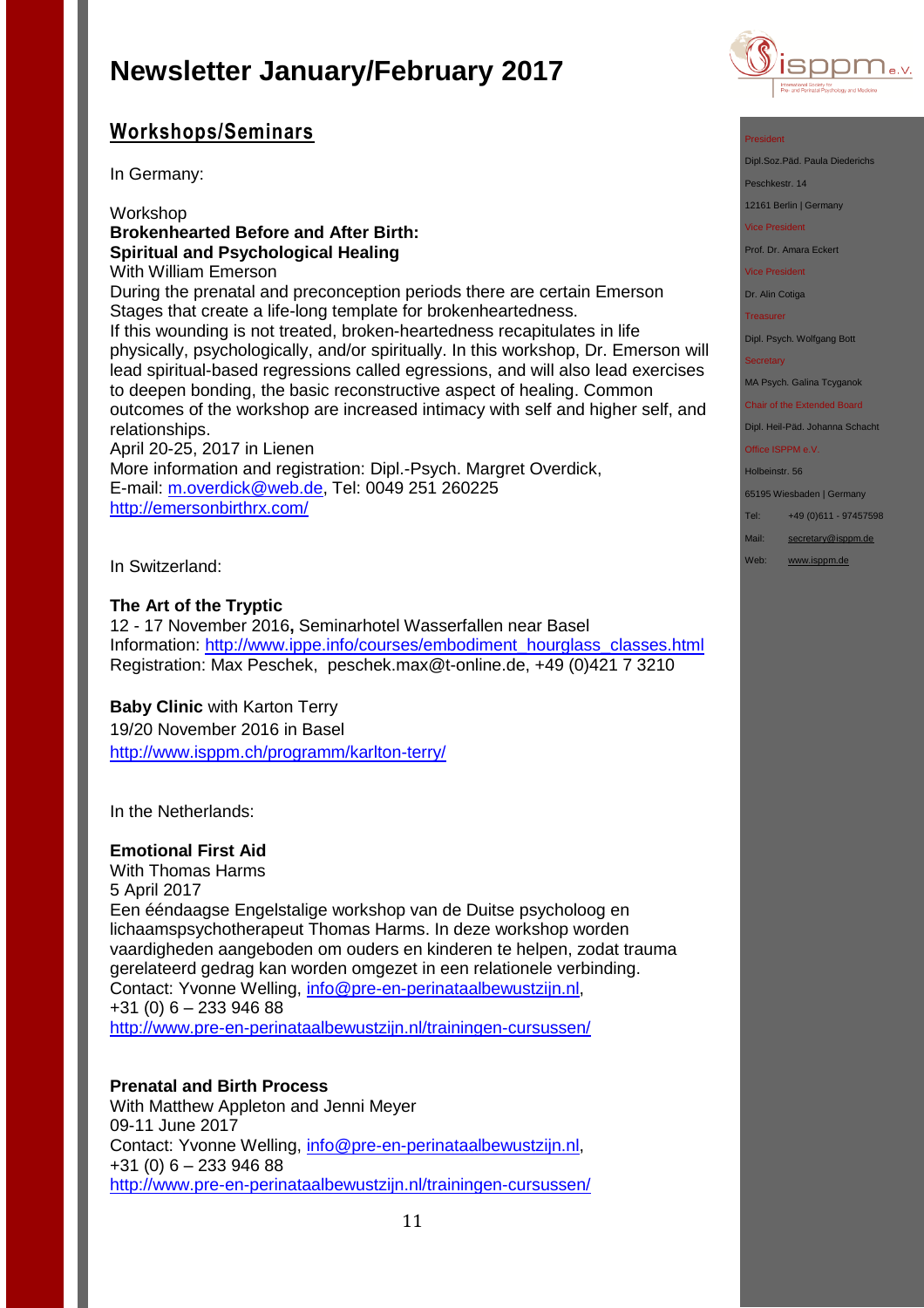

Dipl.Soz.Päd. Paula Diederichs

Dipl. Psych. Wolfgang Bott

MA Psych. Galina Tcyganok Chair of the Extended Board Dipl. Heil-Päd. Johanna Schacht

65195 Wiesbaden | Germany Tel: +49 (0)611 - 97457598 Mail: [secretary@isppm.de](mailto:secretary@isppm.de) Web: [www.isppm.de](http://www.isppm.de/)

**Secretary** 

Office ISPPM e.V. Holbeinstr. 56

President

Peschkestr. 14 12161 Berlin | Germany Vice President Prof. Dr. Amara Eckert Vice President Dr. Alin Cotiga Treasurer

In Belgium:

## **"Healing from the very beginning" Pre- and Perinatal Psychotherapy** With Max Peschek (IPPE), Assistants: Sylvie Geerdens and Marleen Dols

The course will be held in English. Translation in German and Dutch is possible. Information: Marleen Dols, [marleendols@online.nl](mailto:marleendols@online.nl) Website: [http://www.birthimprints.com](http://www.birthimprints.com/)

In Austria:

### **Wow Babies tell their stories**

Workshop with Dr. Ray Castellino Insights into the pre- and perinatal world of somatic psychology 1 - 4 July 2017 in Vienna English with simultaneous translation in German In this workshop, Ray Castellino presents the core elements of his work with families and babies. They gain new insights into the pre- and perinatal world of somatic psychology as well as into pre-verbal time. Registration: [schule@herrgesell.at](mailto:schule@herrgesell.at)

In Slovenia:

### **Self-Experiential Workshop "Journey to one's own pregnancy, childbirth and early childhood"**

(Body psychotherapy according to Franz Renggli) with Michaela Mardonovic and Michael Josef Egarter Location: Horus Center Ljubljana Contact: Michaela Mardonovic, [info@horus-center.com,](mailto:info@horus-center.com) mobil +386 51 747 545

In England:

Courses with Matthew Appleton and Jenni Meyer: **Soul Loss: A Pre and Perinatal Perspective The Birth Journey – Honouring the Untold Story and others:** <http://www.conscious-embodiment.co.uk/courses>



Workshop mit Antonella Sansone **Gems of Ancient Wisdom** Before Conception throughout Pregnancy, Birth and Parenting A visit to the Himba, a tribe of Namibia, with images of their social life and allomothering For further details please contact: [antonellasansone8@gmail.com](mailto:antonellasansone8@gmail.com) 

Online:

### **Professional Seminars with APPPAH:**

You can see about the complete Education Department offerings at [birthpsychology.com](http://birthpsychology.com/)